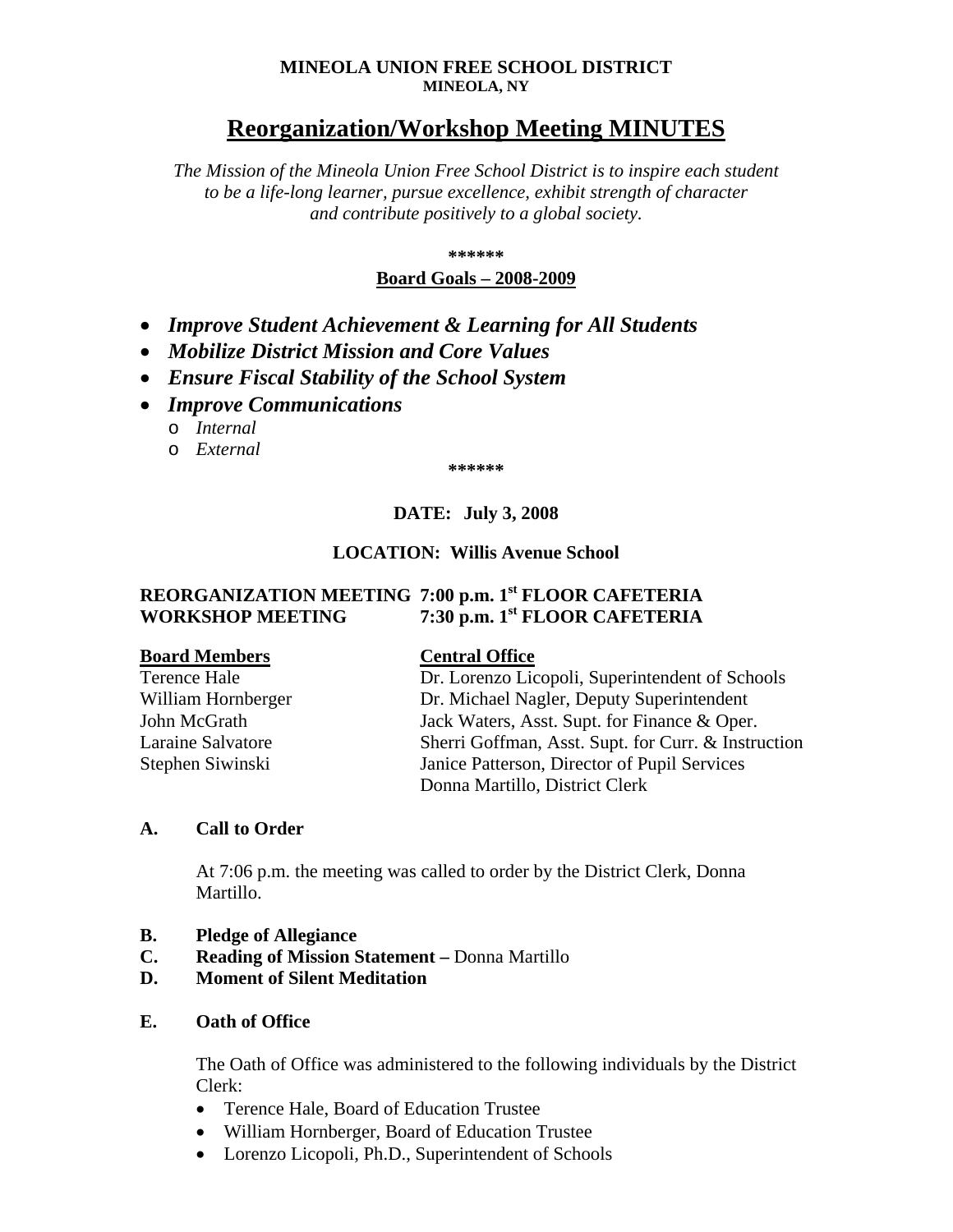#### **F. Nomination of Board Positions and Oath of Office**

A motion was made to nominate Mr. Stephen Siwinski, President of the Mineola Board of Education for the 2008-2009 school year.

| Moved:<br>Second: | John McGrath<br>Laraine Salvatore                                                           |     |      |
|-------------------|---------------------------------------------------------------------------------------------|-----|------|
| Yes:              | Terence Hale<br>Laraine Salvatore<br>William Hornberger<br>John McGrath<br>Stephen Siwinski | No: | None |
| Passed:           | Yes                                                                                         |     |      |

The Oath of Office was administered to Mr. Siwinski by the District Clerk.

A motion was made to nominate Ms. Laraine Salvatore, Vice President of the Mineola Board of Education for the 2008-2009 school year.

| Moved:  | John McGrath                                                                                |     |      |
|---------|---------------------------------------------------------------------------------------------|-----|------|
| Second: | Terence Hale                                                                                |     |      |
| Yes:    | Terence Hale<br>Laraine Salvatore<br>William Hornberger<br>John McGrath<br>Stephen Siwinski | No: | None |

**Passed:** Yes

The Oath of Office was administered to Ms. Salvatore by the District Clerk.

#### **G. Consensus Agenda**

## **1. Board of Education Appointed Positions**

That the Board of Education designates the following individuals to Board appointed positions for the **2008-2009** school year:

| Donna Martillo                | <b>District Clerk</b>            |
|-------------------------------|----------------------------------|
| Lori Dolan                    | <b>Asst. District Clerk</b>      |
| Frazer & Feldman (J. Feldman) | Legal/General Counselor          |
| Frazer & Feldman (F. Frazer)  | <b>Labor Counsel</b>             |
| Hawkins, Delafield & Wood     | <b>Bond Counsel</b>              |
| Donna Squicciarino            | District Treasurer and Registrar |
|                               | for Coupons & Bonds              |
| <b>Jack Waters</b>            | <b>District Purchasing Agent</b> |
| Audry Jakubek                 | <b>Acting Purchasing Agent</b>   |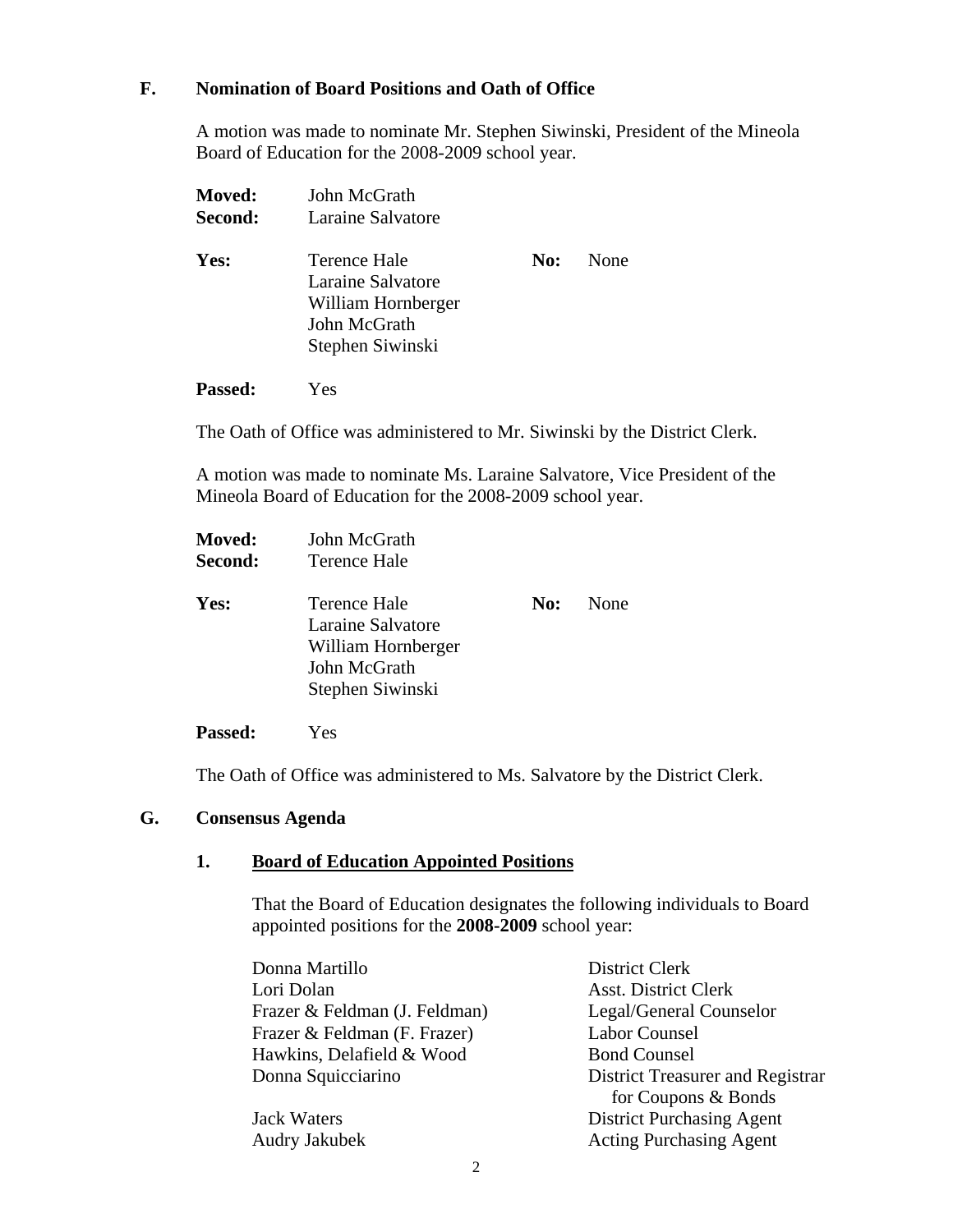| Dr. Marino, Winthrop Pediatrics Assoc. | <b>District Medical Inspector</b>  |
|----------------------------------------|------------------------------------|
| Nawrocki Smith, LLP                    | District External Independent      |
|                                        | Auditor                            |
| <b>Bernard Donegan</b>                 | <b>Financial Consultant</b>        |
| Dodge, Chamberlin, Luzine & Weber      | <b>Architect of Record</b>         |
| <b>TBD</b>                             | <b>Internal Auditor</b>            |
| JoAnn Greene, CPA                      | <b>Internal Claims Auditor</b>     |
| Consultech                             | <b>Unemployment Specialist</b>     |
| Sherri Goffman                         | Title IX Compliance                |
|                                        | Coordinator                        |
| <b>Jack Waters</b>                     | Records Access/Management          |
|                                        | Officer                            |
| Fitzharris & Company                   | Workers' Compensation/Self         |
|                                        | <b>Insurance Administrator</b>     |
| Daniel Romano                          | Health & Safety Officer            |
| <b>TBD</b>                             | <b>AHERA</b> Designee              |
| <b>TBD</b>                             | <b>Census Enumerator</b>           |
| Daniel Romano                          | Asbestos LEA Designee              |
| Daniel Romano/Janice Patterson         | <b>Compliance Coordinators for</b> |
|                                        | <b>ADA</b>                         |
| Donna Martillo                         | Registrar for registering          |
|                                        | qualified voters                   |
| Lori Dolan                             | Deputy Registrar for               |
|                                        | registering qualified voters       |
|                                        |                                    |

## **2. Designators of Treasurers & Signatories of Extra-class Activity Funds**

That the Board of Education designates the following individuals as designators of Treasurers and signatories of Extra-class Activity Funds and co-signatory thereof as follows for the **2008-2009** school year:

| Ms. Devra Small, Principal          | <b>Cross Street School</b>   |
|-------------------------------------|------------------------------|
| Dr. SueCaryl Fleischmann, Principal | <b>Hampton Street School</b> |
| Matthew Gaven, Principal            | Jackson Avenue School        |
| Patricia Molloy, Principal          | <b>Meadow Drive School</b>   |
| Deborah Shaw, Principal             | Willis Avenue School         |
| Mr. Mark Barth, Principal           | Mineola Middle School        |
| Mr. Edward Escobar, Principal       | Mineola Senior High School   |

#### **3. Petty Cash Fund Facilitators**

That the Board of Education establishes and designates the following individuals as facilitators of Petty Cash Funds for the **2008-2009** school year:

| <b>SCHOOL OR OFFICE</b>      |        | AMOUNT ADMINISTRATOR     |
|------------------------------|--------|--------------------------|
| <b>Central Office</b>        | 100.00 | Mr. Jack Waters          |
| High School                  | 100.00 | Mr. Edward Escobar       |
| Middle School                | 100.00 | Mr. Mark Barth           |
| <b>Cross Street School</b>   | 100.00 | Ms. Devra Small          |
| <b>Hampton Street School</b> | 100.00 | Dr. SueCaryl Fleischmann |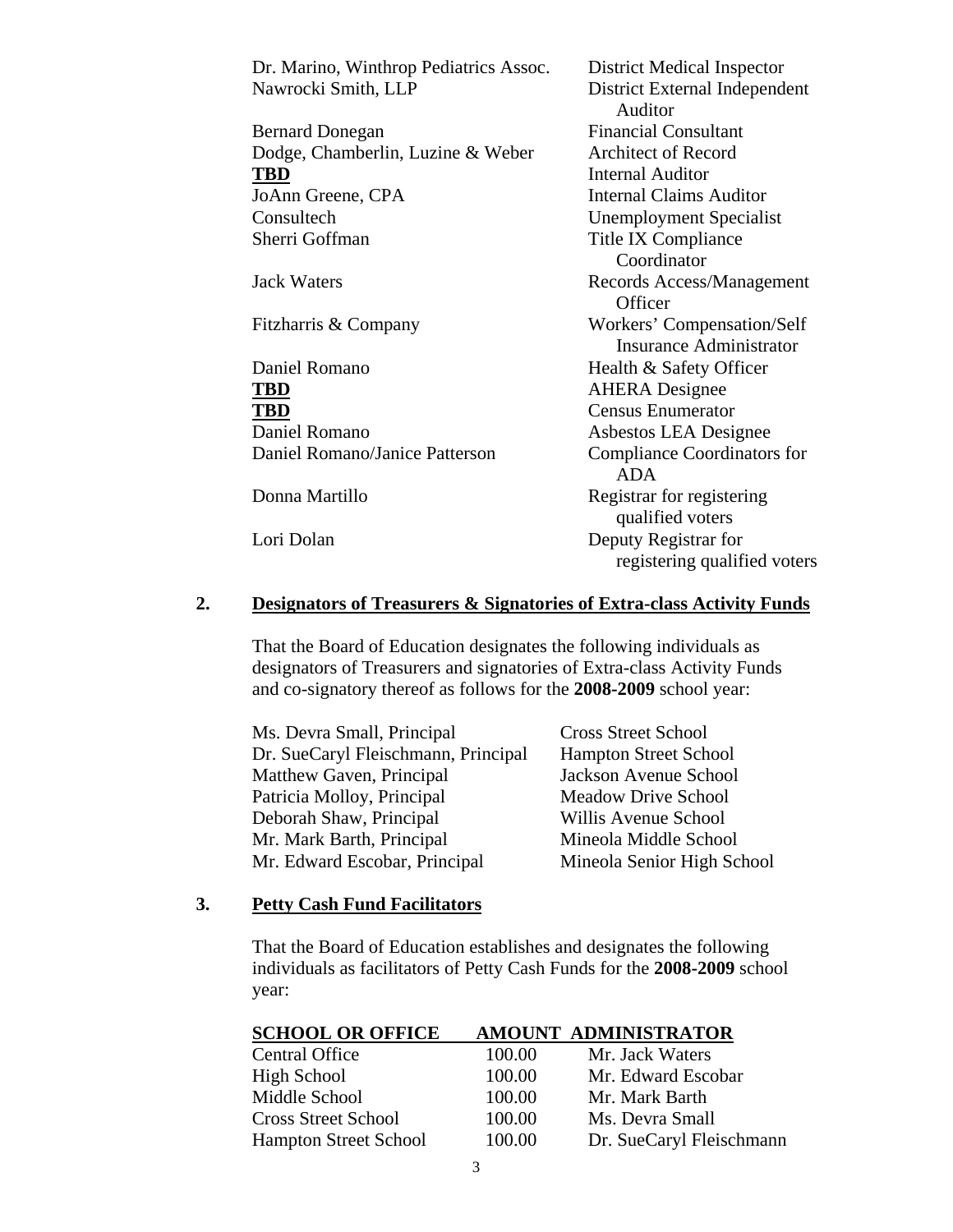| Jackson Avenue School        | 100.00 | Mr. Matthew Gaven     |
|------------------------------|--------|-----------------------|
| Meadow Drive School          | 100.00 | Ms. Patricia Molloy   |
| Willis Avenue School         | 100.00 | Ms. Deborah Shaw      |
| <b>Transportation Office</b> | 100.00 | Mr. Michael DeStefano |

#### **4. Bonding of Employees**

That the Board of Education establish the bonding of the Regular and Acting -- District Treasurers and Internal Claims Auditors, and the Central Treasurers of Extra-class Activity Funds, as well as other officers and employees of the District, be as set forth in the employee blanket bond policy provided by **New York School Insurance Reciprocal (NYSIR)** which should thereupon be approved as to amount and sufficiency of surety (\$250,000) for the **2008-2009** school year.

#### **5. Banking Resolution**

That the Board of Education adopts the following Banking Resolution (designation of depositories, etc.) for the **2008-2009** school year.

# **BANKING RESOLUTION OF THE MINEOLA UNION FREE SCHOOL DISTRICT**

#### **July 1, 2008**

---------------------------------------------------------------------------------------

**RESOLVED,** that the JP Morgan Chase Bank, Bank of America, Capital One, Citibank, The Bank of New York, State Bank of Long Island, Wachovia Bank, Commerce Bank, and HSBC to be designated as the depositories of the funds of the said District; that current funds of the District be maintained in each of the said depositories; that the said funds shall be subject to withdrawal only in pursuance of a resolution of this Board of Education and on voucher-order checks signed by the **Treasurer** and **Superintendent of Schools** or **Assistant Superintendent of Finance & Operations**, payable to the order of persons entitled to receive such money in accordance with Section 1720 of the Education Law, except however, that pursuant to said Section 1720 one voucher-order check may be drawn in the total amount of a duly certified payroll for the salaries of regular employed employees and officers legally entitled to be compensated for their services. The proceeds of such voucher-order payroll check shall be credited to a **Payroll Account**, designated as such, in each of the said depositories from which checks shall be signed by the **Treasurer** of the District and **Assistant Superintendent of Finance & Operations** drawn payable to individual employees or officers legally entitled to be compensated for services only.

**FURTHER RESOLVED,** that the **Treasurer** and **Assistant Superintendent of Finance & Operations** are hereby further authorized to use either their autographed or facsimile signatures upon such checks to be issued against any or all of the District's accounts provided, however, that such facsimile signatures shall be made by means of a recognized machine or check-signing device to be used for the signing of payroll checks by the **Acting Treasurer**, which **Treasurer** cannot be present, with all the safeguards prescribed by the manufacturer, and that the keys for the machine shall at all times be kept in the custody of such officer.

**FURTHER RESOLVED,** that the said depositories be and they (including their correspondent banks) are hereby requested, authorized and directed to honor all checks, drafts or other orders for the payment of money drawn in this corporation's name on its accounts (including those drawn to the individual order of any person or persons whose name(s) appear thereon as a signer or signers thereof) when bearing the facsimile and/or autograph signature of the following:

> DONNA SQUICCIARINO, Treasurer LORENZO LICOPOLI, Superintendent of Schools JOHN WATERS, Assistant Superintendent of Finance & Operations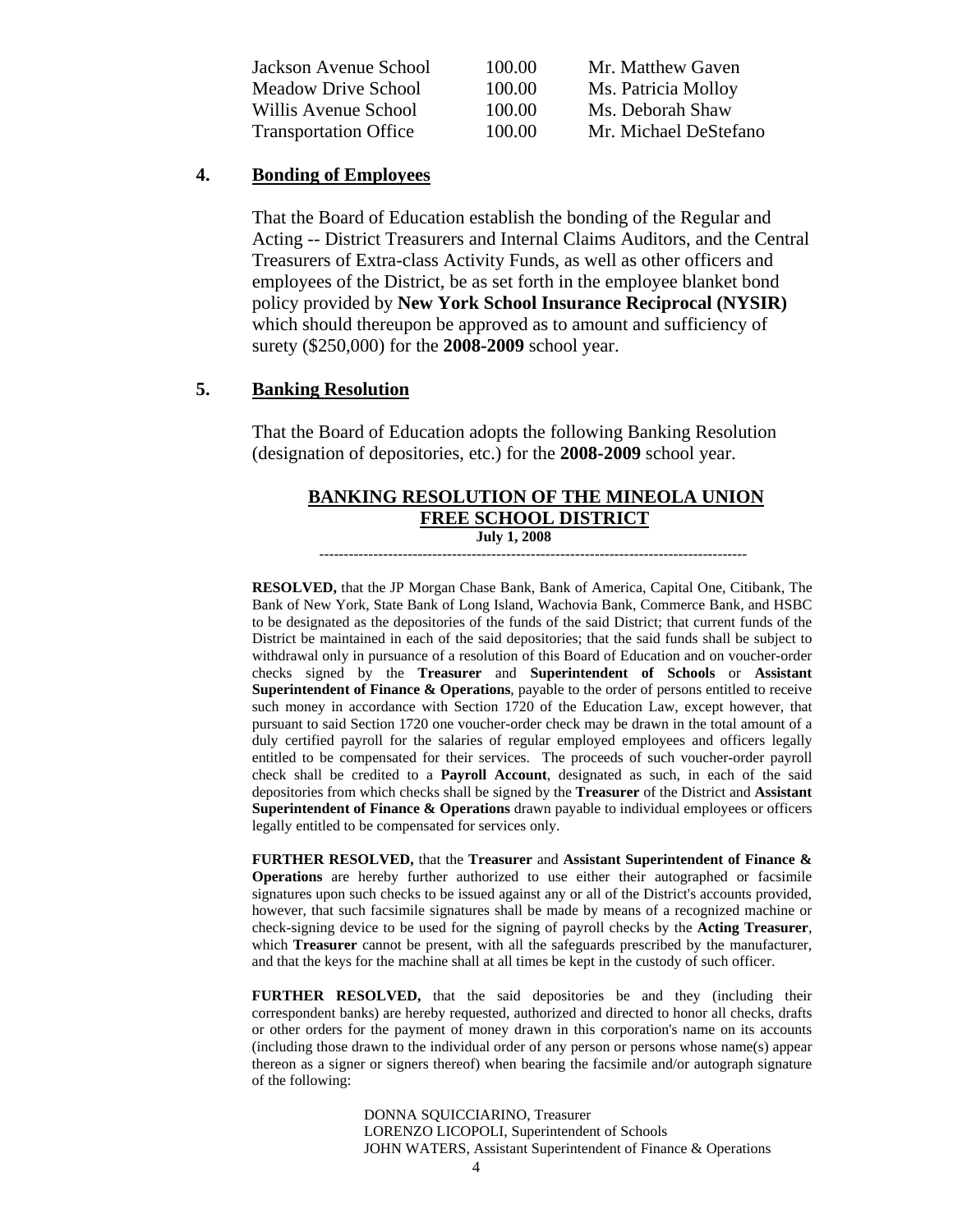and said Banks (including their correspondent banks) shall be entitled to honor and to charge this corporation for all such checks, drafts or other orders for the payment of money, regardless of by whom or by what means the actual facsimile signature or signatures thereon may have been affixed thereto, if such facsimile signature or signatures conform to the facsimile specimens from time to time filed with said banks by the Clerk or other officer of this corporation.

**FURTHER RESOLVED,** that each of the foregoing depositories be designated as depositories for interest-bearing deposits of other funds of said District subject to withdrawal only by appropriate withdrawal orders signed by the **Treasurer** or **Superintendent of Schools** or **Assistant Superintendent of Finance & Operations** and by draft of the depository made payable to the order of this District, which said funds so withdrawn shall be re-deposited by the **Treasurer** or **Superintendent** or **Assistant Superintendent of Finance & Operations** into established checking accounts of the District as aforesaid provided for current funds.

**FURTHER RESOLVED,** that the said banks are hereby authorized to pay any such checks or drafts and also to receive the same for credit or in payment from the payee or any other holder without inquiring as to the circumstances of issue of the disposition of the proceeds thereof and, except in the case of interest-bearing deposits as in the preceding paragraph provided, even if drawn to the individual order of any signing officer or tendered in payment of his individual obligations.

#### **6. Online Bid Service - Munivest**

That the Board of Education authorizes an online bid service, Munivest, in awarding of CD investments to the highest bidder.

#### **7. Board Member & Administrator Liability**

That the Board of Education adopts the following Public Officer's Law §18: **BE IT RESOLVED**, that the Board of Education of the Mineola Union Free School District hereby adopts the coverage provided by §18 of the New York State Public Officers Law for the following job titles: School Board Trustee, Administrator, employees and agents working for the Mineola UFSD. The adoption of this provision is intended to supplement and not supplant the protection available to such employees by virtue of already existing statutory provisions or other sources. Such coverage shall include but not be limited to being called to testify as a witness or to answer questions concerning their acts or omissions within the scope of their office, agency or employment before a Grand Jury, the Office of the District Attorney, or other law enforcement official. Nothing herein contained shall be construed to authorize or require defense or indemnification to a member of the board of education, the superintendent of schools, administrator, employee, and/or agent working for the Mineola UFSD who has been identified as a defendant in a pending criminal prosecution, or where such individual or the school district has reason to believe that such individual is a target in a criminal investigation or prosecution by the Office of the District Attorney or other law enforcement entity. This benefit shall not be available to and shall not cover any employee serving in any of the job titles listed herein who is represented for collective bargaining purposes by a duly designated collective bargaining agent unless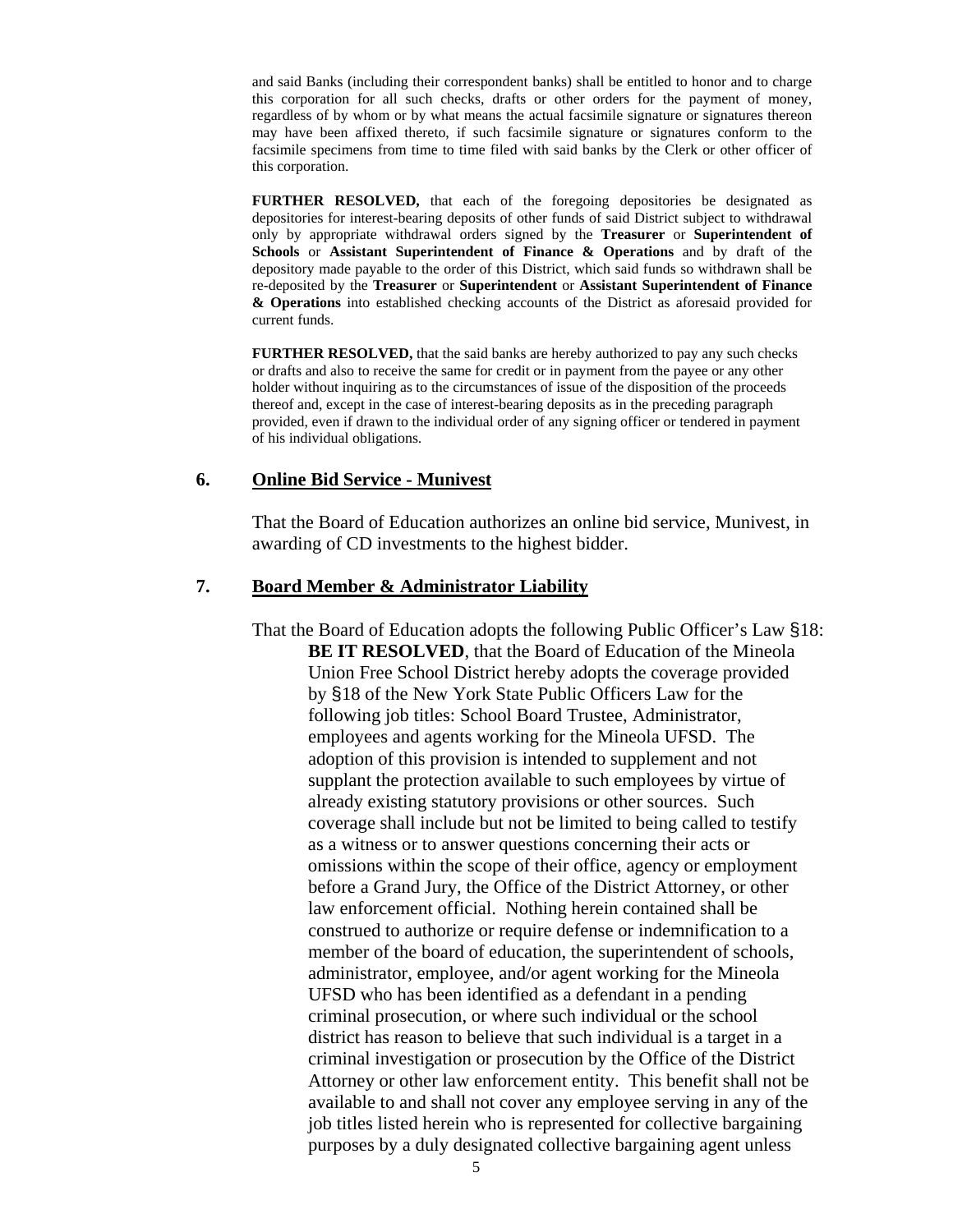and until such coverage is negotiated with the collective bargaining agent representing said employee. The Superintendent or his designee shall take steps necessary to obtain insurance protection against the potential liability to the district arising out of the adoption of this provision.

## **8. Designation of day, time & place of Board Mtgs for the 2008-09 school year**

| <b>Workshops</b><br>$7:00$ p.m.   |                                          | <b>Business</b> 7:00 pm |                  |
|-----------------------------------|------------------------------------------|-------------------------|------------------|
|                                   | Thurs. July 3 (Reorg.) Willis-Board Room | Thurs. July 17          | Willis Ave-Cafe. |
|                                   |                                          | Thurs. Aug. 14          | Willis Ave-Cafe. |
| Thurs. Sept. 4                    | Willis Ave-Cafeteria                     | Thurs. Sept. 18         | Willis Ave-Cafe. |
| Thurs. Oct. 2                     | Willis Ave-Cafeteria                     | Thurs, Oct. 16          | Willis Ave-Cafe. |
| Thurs, Nov. 6                     | Willis Ave-Cafeteria                     | Thurs. Nov. 20          | Willis Ave-Cafe. |
| Thurs. Dec. 4                     | Willis Ave-Cafeteria                     | Thurs. Dec. 18          | Willis Ave-Cafe. |
| Thurs. Jan. 8                     | Willis Ave-Cafeteria                     | Thurs. Jan. 15          | Willis Ave-Cafe. |
| Thurs. Feb. 5                     | Willis Ave-Cafeteria                     | Thurs. Feb. 26          | Willis Ave-Cafe. |
| Thurs. Mar. 5                     | Willis Ave-Cafeteria                     | Thurs, Mar. 19          | Willis Ave-Cafe. |
| Thurs. April 2                    | Willis Ave-Cafeteria                     | Thurs. April 23         | Willis Ave-Cafe. |
| <u>Wed. April 21</u>              | Willis Ave-Board Room                    |                         |                  |
| (Open Board Meeting               |                                          |                         |                  |
| for discussion and vote           |                                          |                         |                  |
| on BOCES Budget at 7:00 p.m.)     |                                          |                         |                  |
| Thurs. May 7                      | Willis Ave-Cafeteria                     | Thurs. May 21           | Willis Ave-Cafe. |
| (Annual School Budget             |                                          |                         |                  |
| Hearing at 7:00 pm followed by    |                                          |                         |                  |
| Workshop meeting)<br>Tues. May 19 | <b>Jackson Avenue</b>                    |                         |                  |
| (Open Board Meeting               |                                          |                         |                  |
| for results of Annual             |                                          |                         |                  |
| Elec. & Budget Vote at 9:15 pm)   |                                          |                         |                  |
| Thurs. June 4                     | Willis Ave-Cafeteria                     | Thurs. June 18          | Willis Ave-Cafe. |
| <b>Reorganization/Workshop</b>    |                                          |                         |                  |
| Thurs. July 2                     | Willis Ave-Board Room                    |                         |                  |

All Board meetings are open to the public.

A motion was made to amend the start time of Board of Education meetings as 7:00 p.m. for both Workshop and Business meetings for the 2008-2009 school year.

| <b>Motion:</b> | Stephen Siwinski                                                                            |     |      |
|----------------|---------------------------------------------------------------------------------------------|-----|------|
| Second:        | Terence Hale                                                                                |     |      |
| Yes:           | Terence Hale<br>Laraine Salvatore<br>William Hornberger<br>John McGrath<br>Stephen Siwinski | No: | None |

**Passed:** Yes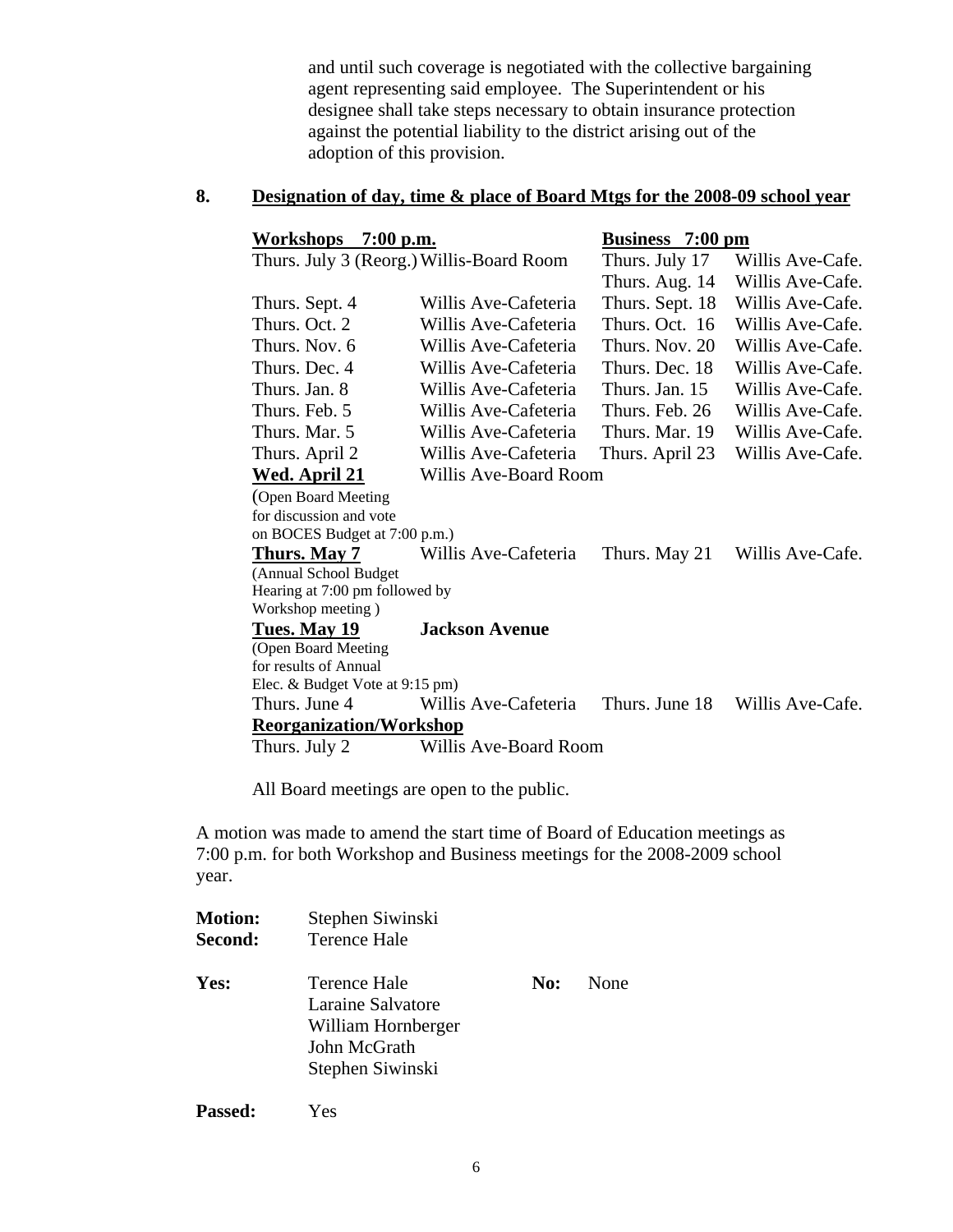## **9. Designation of voting delegate and alternate to NYSSBA and N-SSBA**

That the Board of Education designate 1 Board Member and an alternate to represent the Mineola School District at the NYSSBA and N-SSBA Conventions.

| <b>Voting Delegate</b> | John McGrath |
|------------------------|--------------|
| Alternate              | Terence Hale |

#### **10. Board Membership in following Associations**

That the Board of Education designates the following Associations for Board Membership:

> New York State School Boards Association Nassau/Suffolk School Boards Association Nassau Citizens Budget Committee

A motion was made to add **National School Boards Association** to the above list.

| <b>Motion:</b> | John McGrath                                                                                |     |      |
|----------------|---------------------------------------------------------------------------------------------|-----|------|
| Second:        | Laraine Salvatore                                                                           |     |      |
| Yes:           | Terence Hale<br>Laraine Salvatore<br>William Hornberger<br>John McGrath<br>Stephen Siwinski | No: | None |
|                |                                                                                             |     |      |

**Passed:** Yes

#### **11. Authorization for Board Members to Attend Meetings & Conventions**

That the Board of Education authorizes the expenditure of funds for Board of Education Members to attend meetings and conventions of the following:

New York State School Boards Association Nassau/Suffolk School Boards Association American Association of School Administrators Association for Supervision and Curriculum Development Nassau Citizens Budget Committee Nassau/Suffolk Bar Association National School Boards Association S.C.O.P.E.

#### **12. Board of Education Representation on Committees**

**BOARD COMMITTEE REPRESENTATIVE ALTERNATE**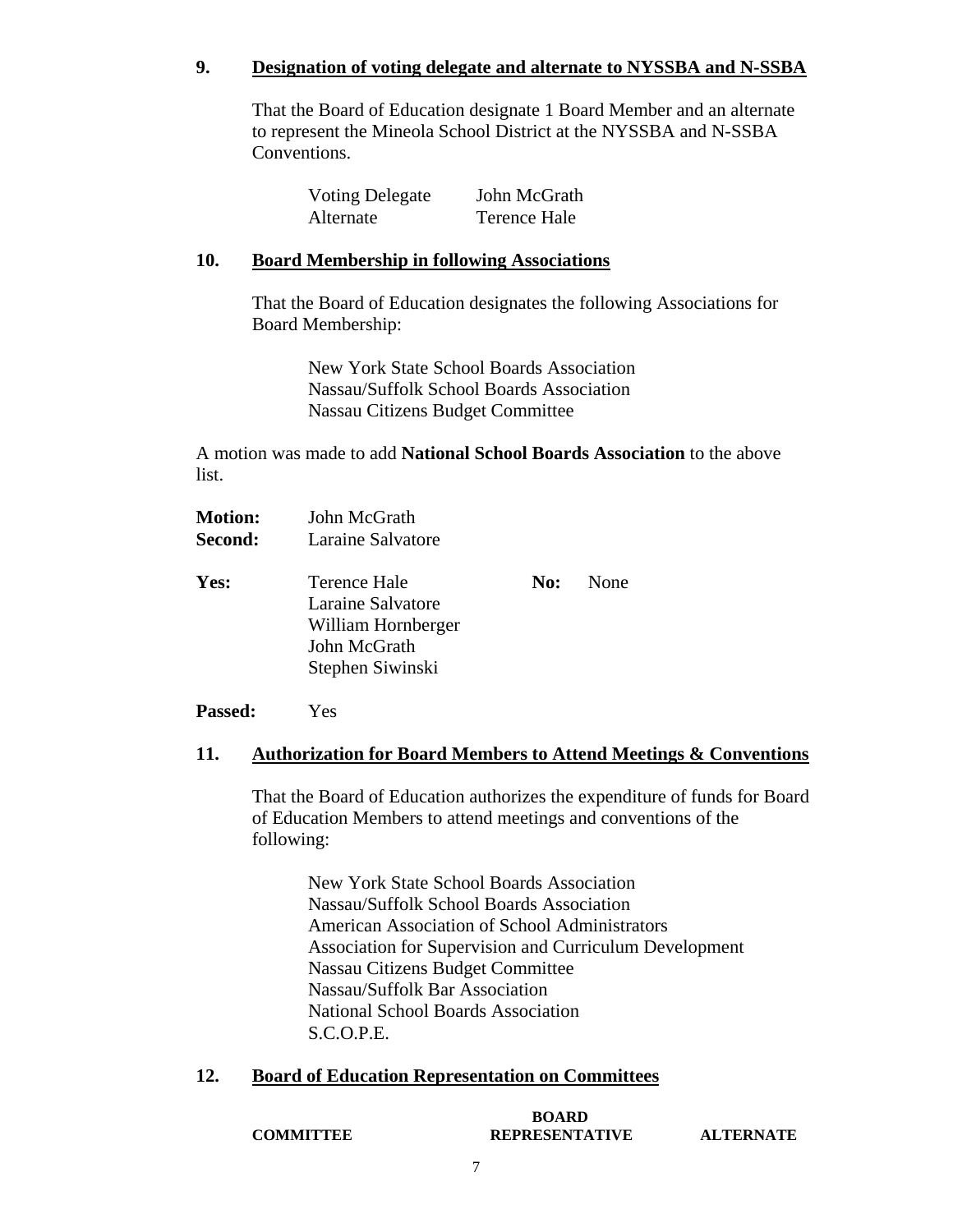BOCES Representative  $John McGrath$  Stephen Siwinski Capital Planning Committee Stephen Siwinski Terence Hale Communications Committee Stephen Siwinski John McGrath District Council Stephen Siwinski Laraine Salvatore Finance Committee William Hornberger Laraine Salvatore Health & Safety Council Laraine Salvatore William Hornberger Legislative Liaison Stephen Siwinski Terence Hale Mineola Youth Center Terence Hale John McGrath Negotiations Laraine Salvatore William Hornberger Policy & Regulations Review Laraine Salvatore Stephen Siwinski Technology Advisory Committee John McGrath William Hornberger

John McGrath Terence Hale

#### **13. Bid Opening Authorization**

That the Board of Education approves authorization to **Mr. Jack Waters, Ms. Audry Jakubek, and Ms. Loretta Helmich** to open bids at stipulated bid opening times, properly prepared and received in the Business Office for the **2008-2009** school year.

#### **14. Investments**

That the Board of Education authorizes **Ms. Donna Squicciarino and Mr. Jack Waters** to invest district funds on behalf of the Mineola UFSD for the **2008-2009** school year.

#### **15. District 2008-2009 Organizational Chart**

That the Board of Education accepts the Mineola Union Free School District Organizational Chart for **2008-2009** (Attached).

## **16. Establishment of Travel Mileage Reimbursement Rate for Approved Travel**

That the Board of Education approves the travel mileage reimbursement rate for approved travel at a rate of \$.58 per mile as per IRS Regulations.

A motion was made to amend the Travel Mileage Reimbursement Rate for the 2008-2009 school year as \$.585 per mile, per IRS Regulations.

| John McGrath       |     |      |
|--------------------|-----|------|
| Laraine Salvatore  |     |      |
| Terence Hale       | No: | None |
| Laraine Salvatore  |     |      |
| William Hornberger |     |      |
| John McGrath       |     |      |
| Stephen Siwinski   |     |      |
|                    |     |      |

#### **Passed:** Yes

#### **17. Official District Newspaper**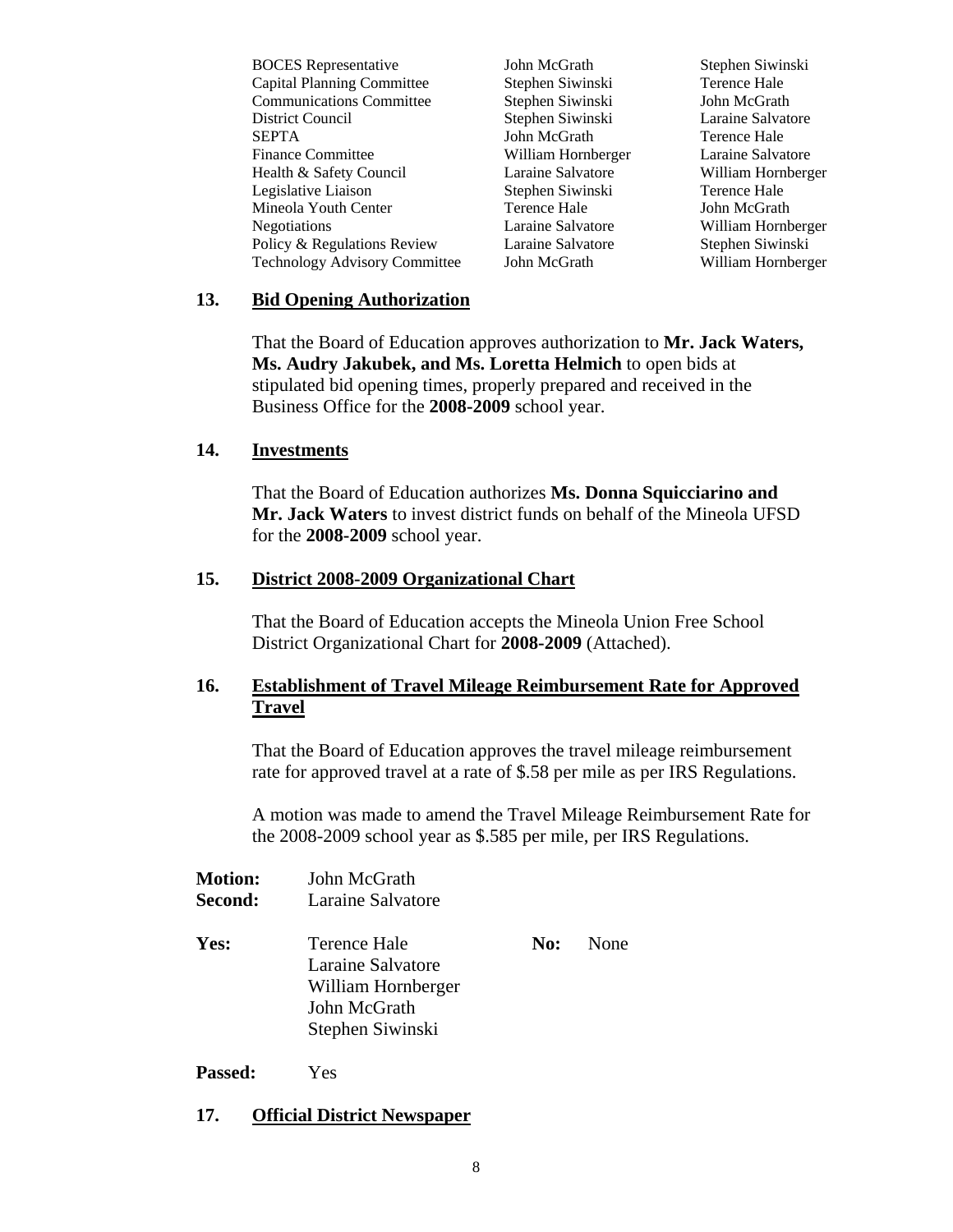That the Board of Education adopts Mineola's Official Newspaper, The Mineola American for the **2008-2009** school year.

#### **18. Other Newspapers to be Used When Needed**

That the Board of Education assigns The Roslyn News and Williston Times as additional publications to be used as needed for the **2008-2009** school year.

## **19. Chubb Pollution Liability Insurance Policy**

That the Board of Education awards the renewal of the district's Chubb Pollution Liability Policy including Terrorism coverage to Bermack, Champion & Lewine for the **2008-2009** school year in the amount of \$16,465.00.

#### **20. School District Insurance**

That the Board of Education renews the policy with New York School Insurance Reciprocal (NYSIR) as the District Insurance Carrier for the **2008-2009** school year.

## **21. Public Employee Dishonest Policy**

That the Board of Education renews its Public Employee Dishonest policy to St. Paul Travelers for the **2008-2009** school year.

**RESOLUTION # 1 – BE IT RESOLVED** that the Board of Education approve the consensus agenda G.1. through G.21. as amended.

| <b>Moved:</b> | John McGrath      |
|---------------|-------------------|
| Second:       | Laraine Salvatore |

**Discussion:** Ms. Salvatore inquired about item G.7. (Board Member and Administrator Liability). Mr. McMorrow, district's counsel, stated it is renewed each year.

> President Siwinski inquired about the benefit to the district for the Board of Education to join National School Boards' Association. Mr. McGrath responded that it gives the Board a different perspective than just the New York State School Boards' Association. It gives Mineola the opportunity to view what other states are doing. Ms. Salvatore inquired as to where their meetings are held. Mr. McGrath responded they have sub-organizations. He further stated that if the Board does not utilize their services, they will be eliminated next year. As a note, dues have been significantly reduced.

President Siwinski suggested changing the time of when Board meetings begin to 7:00 p.m.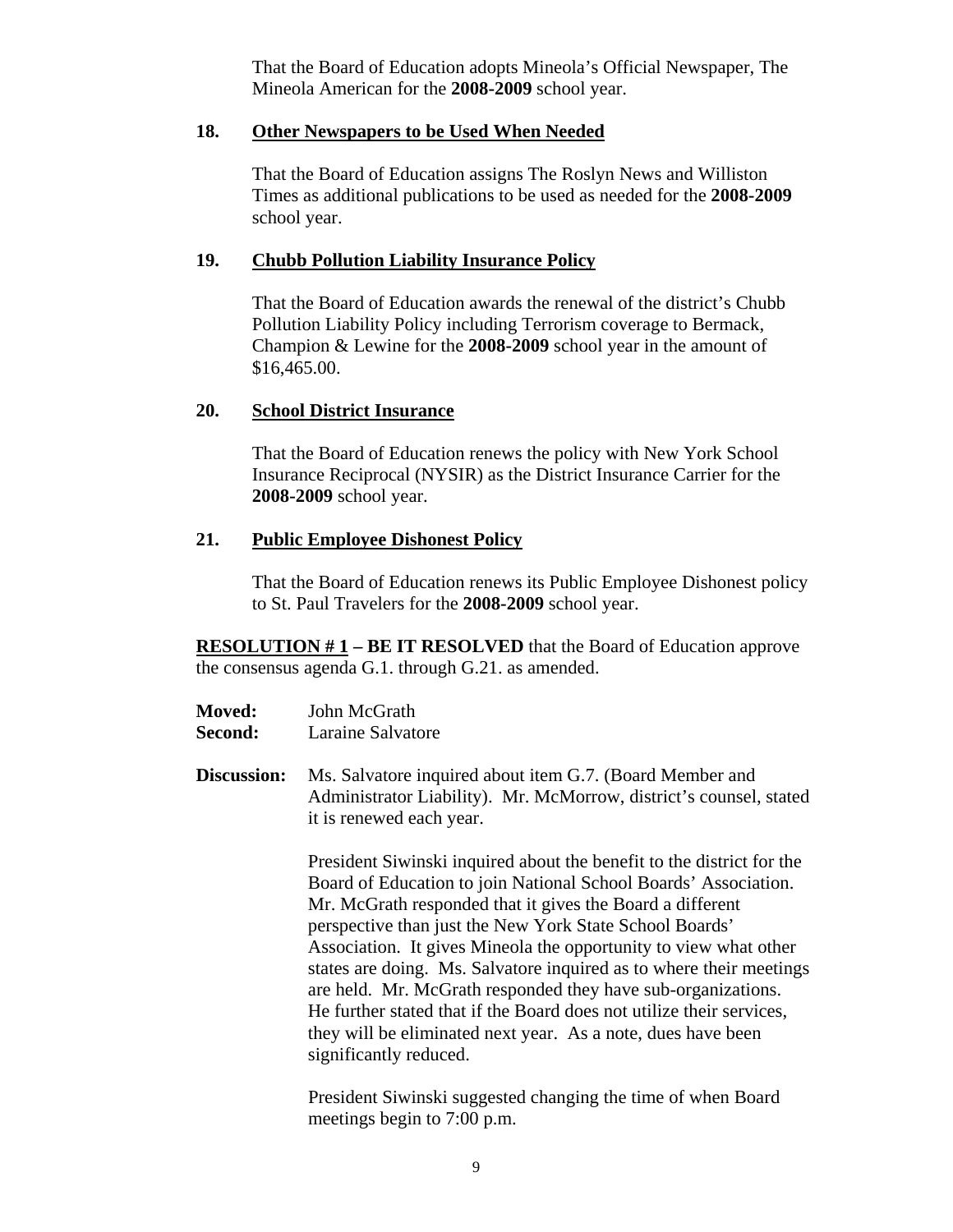Mr. Hornberger requested having the Meet the Candidates night televised. Mr. McGrath responded that it was a PTA District Council event and that they had to make a request.

**Yes:** Terence Hale **No:** None Laraine Salvatore William Hornberger John McGrath Stephen Siwinski

## **Passed:** Yes

The Oath of Office was administered to the District Clerk, Donna Martillo, by District's Counsel, Kevin McMorrow, Esq. for the 2008-2009 school year.

# **H. Workshop Consensus Agenda**

# **1. Instructional - Appointments**

- a. That the Board of Education approves the appointment of Jaclyn Manouvrier, to the position of Art Teacher, effective September 1, 2008; salary MA, Step 1, \$63,109.00; probationary period, September 1, 2008 to August 31, 2011.
- b. That the Board of Education approves the appointment of Lisa Fiocco, to the position of Elementary Teacher, effective September 1, 2008; salary MA, Step 6, \$76,927.00; probationary period September 1, 2008 to August 31, 2010.
- c. That the Board of Education approves the appointment of Kathleen Mullen, to the position of Leave Replacement Guidance Counselor for Karen Cordani, effective September 1, 2008 to on or before June 30, 2009; salary MA, Step 1, \$63,109.00.
- d. That the Board of Education approves the following stipends to Kristin Frazer, effective April 17, 2008 to June 30, 2008:

| $\bullet$ 6 <sup>th</sup> Grade Orchestra | \$919.00 pro-rated   |
|-------------------------------------------|----------------------|
| $\bullet$ 7 <sup>th</sup> Grade Orchestra | \$919.00 pro-rated   |
| $\bullet$ 8 <sup>th</sup> Grade Orchestra | \$919.00 pro-rated   |
| • Chamber Ensemble, Middle School         | \$1,068.00 pro-rated |

e. That the Board of Education approves the appointment of Corinne Tomszyk, to the position of Varsity Girls Soccer Assistant Coach, effective August 25, 2008 for the Fall 2008 Interscholastic Season at a stipend of \$3,838.00.

# **2. Instructional Contract**

a. That the Board of Education approves a contract between the Mineola Union Free School District and North Merrick Union Free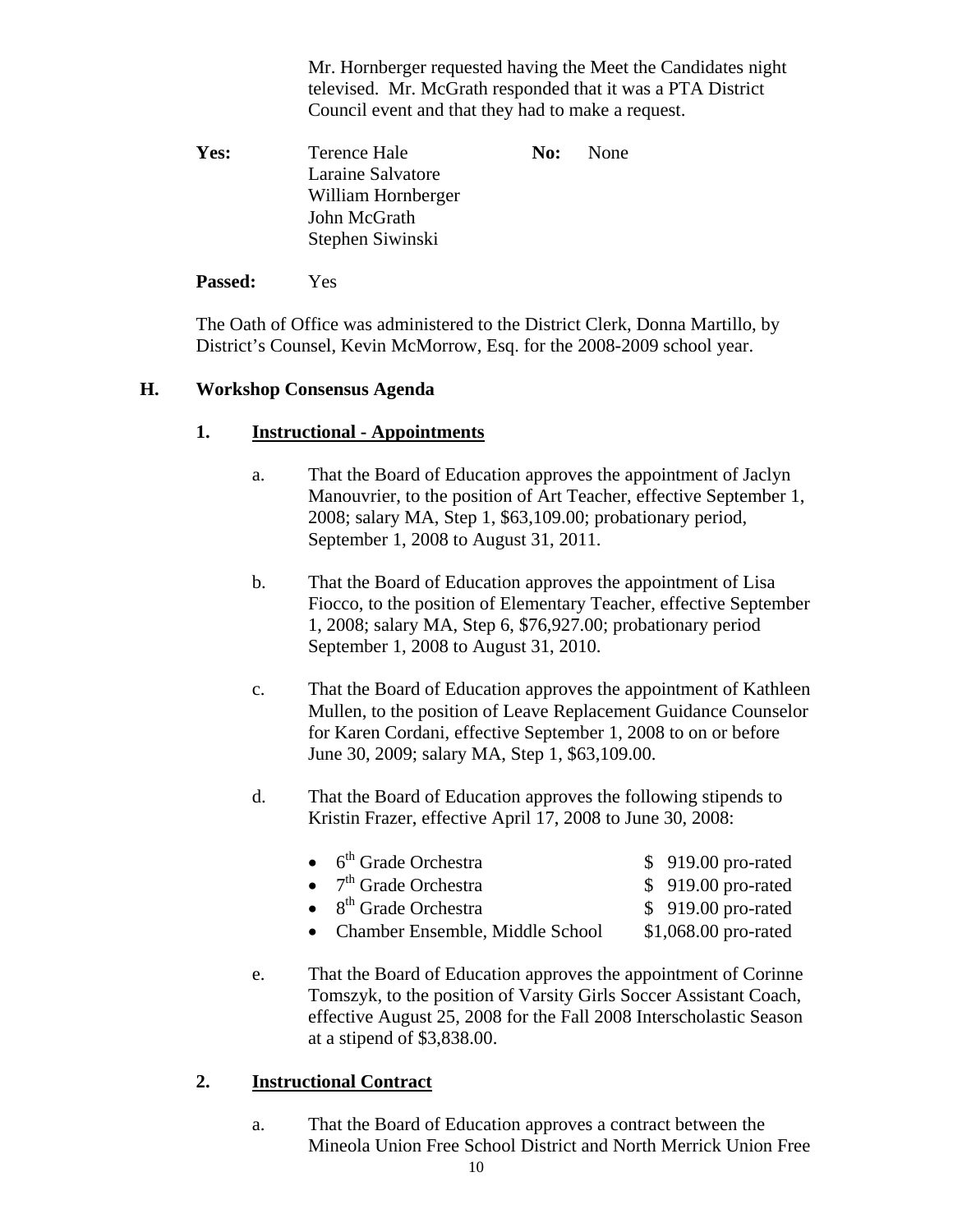School District to provide services for each student's Individualized Education Services Program (IESP) for Mineola students parentally placed in out-of-district non-public and private schools for the 2007-2008 school year.

- b. That the Board of Education approves a contract between the Mineola Union Free School District and Oyster Bay/East Norwich Central School District to provide services for each student's Individualized Education Services Program (IESP) for Mineola students parentally placed in out-of-district non-public and private schools for the 2007-2008 school year.
- c. That the Board of Education approves a contract between the Mineola Union Free School District and Hicksville Union Free School District to provide services for each student's Individualized Education Services Program (IESP) for Mineola students parentally placed in out-of-district non-public and private schools for the 2007-2008 school year.

# **3. Civil Service**

- a. Resignation/Retirement
	- 1. That the Board of Education accepts the resignation, for the purpose of retirement, with regret, of Carol Mueller, Stenographer, effective December 31, 2008.
	- 2. That the Board of Education accepts the resignation of Teresa Muller, Permanent Nurse Substitute, effective July 1, 2008.

# b. Appointment

- 1. That the Board of Education approves the appointment of Thomas Bayne to the position of summer worker for the Custodial Department. The program will run from July 1, 2008 through August 19, 2008; salary will be \$8.00 per hour.
- 2. That the Board of Education approves the appointments of the following summer employees for the High School:

| Tricia DeRosa                 | Main Office     | \$37.65 |
|-------------------------------|-----------------|---------|
| Jeanne Cribbin                | Guidance Office | \$31.22 |
| Judy Granath                  | Mineola EAST    | \$8.00  |
| Jane Lapin                    | Mineola EAST    | \$8.00  |
| Rosina Sarno                  | Mineola EAST    | \$8.00  |
| Thomas Falls                  | Technology      | \$8.00  |
| Melvin Geevarghese Technology |                 | \$8.00  |
|                               |                 |         |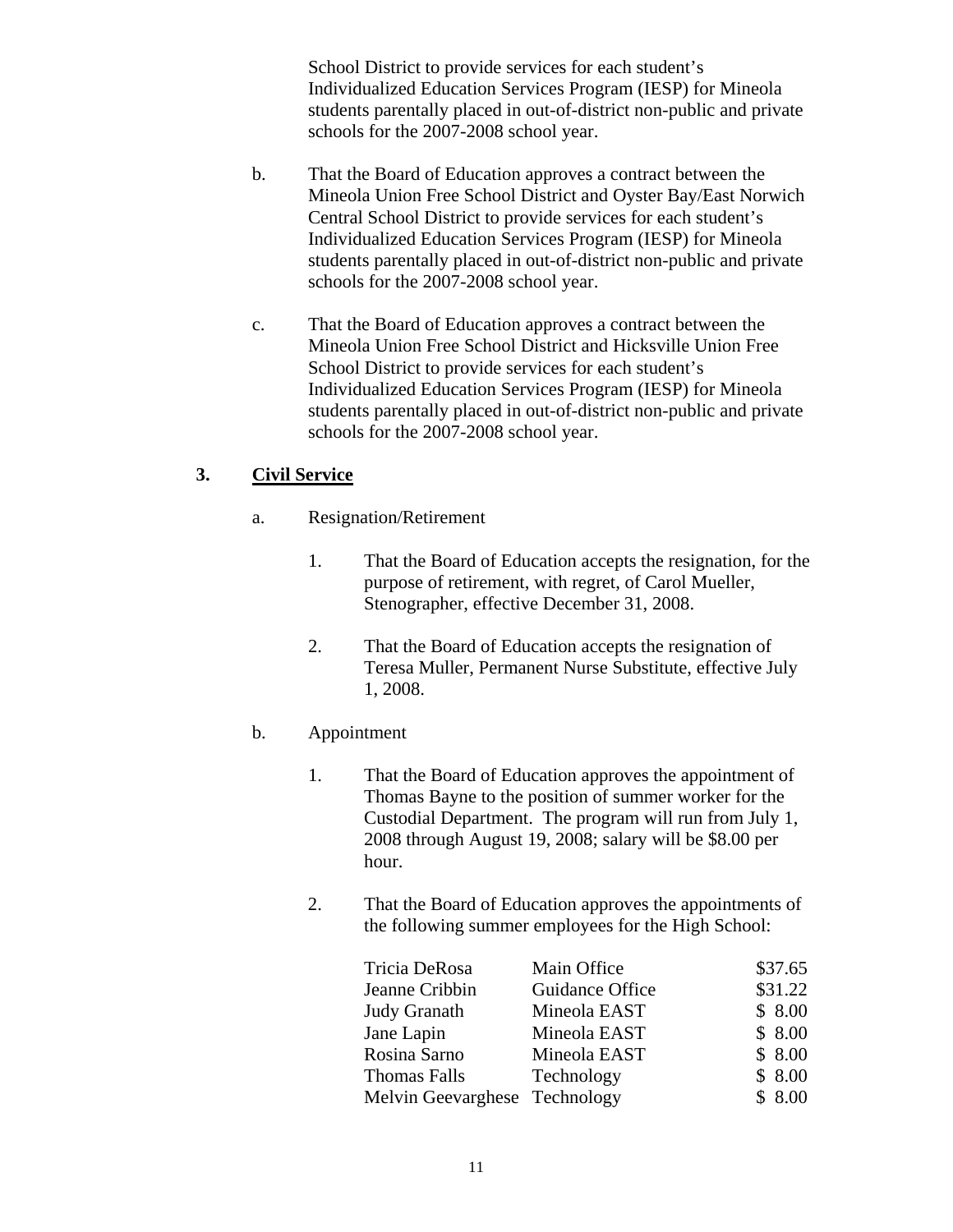3. That the Board of Education approves the appointment of Thomas Patello, from Cleaner Sub to Cleaner Part Time, effective July 1, 2008; salary, \$10.08 per hour.

# **4. Field Trip**

- a. That the Board of Education approves an out-of-state, overnight field trip request as follows:
	- Marching Band New York State Field Band Conference Championships, Syracuse, New York, Friday, October 24 to Monday October 27, 2008.

**RESOLUTION #2 – BE IT RESOLVED** that the Board of Education approves Workshop Consensus Agenda items H.1.a. through H.4.a. as presented.

| <b>Motion:</b> | John McGrath |
|----------------|--------------|
|                |              |

**Second:** Laraine Salvatore

**Discussion:** Mr. Hornberger inquired about item H.4.a. (Field Trip) if there were set dates for these types of trips. President Siwinski responded one overnight. Mr. McGrath corrected that response. He asked a resident for further clarification. The resident responded that there is also band camp which is overnight. The only competition the marching band stays overnight at is Syracuse.

| Yes: | Terence Hale       | <b>No:</b> None |
|------|--------------------|-----------------|
|      | Laraine Salvatore  |                 |
|      | William Hornberger |                 |
|      | John McGrath       |                 |
|      | Stephen Siwinski   |                 |
|      |                    |                 |

**Passed:** Yes

# **I. Comments from Board of Education**

• Retreat and Board Goals

President Siwinski polled the Board as to dates they were available to meet for a Retreat (July  $22<sup>nd</sup>$ ,  $23<sup>rd</sup>$ ). The consensus of the Board was to meet on July  $23<sup>rd</sup>$  and if another date was needed they would select it then.

• Comments from Board President

Because this was President Siwinski's first meeting, he had no comments.

# **J. Superintendent of Schools' Report**

The Superintendent of Schools began by congratulating the following: graduating Seniors, it was a wonderful ceremony; Mr. Hale and Ms. Salvatore, they had children who graduated; and that the Salutatorian and Valedictorian's speeches would be posted on the district's website.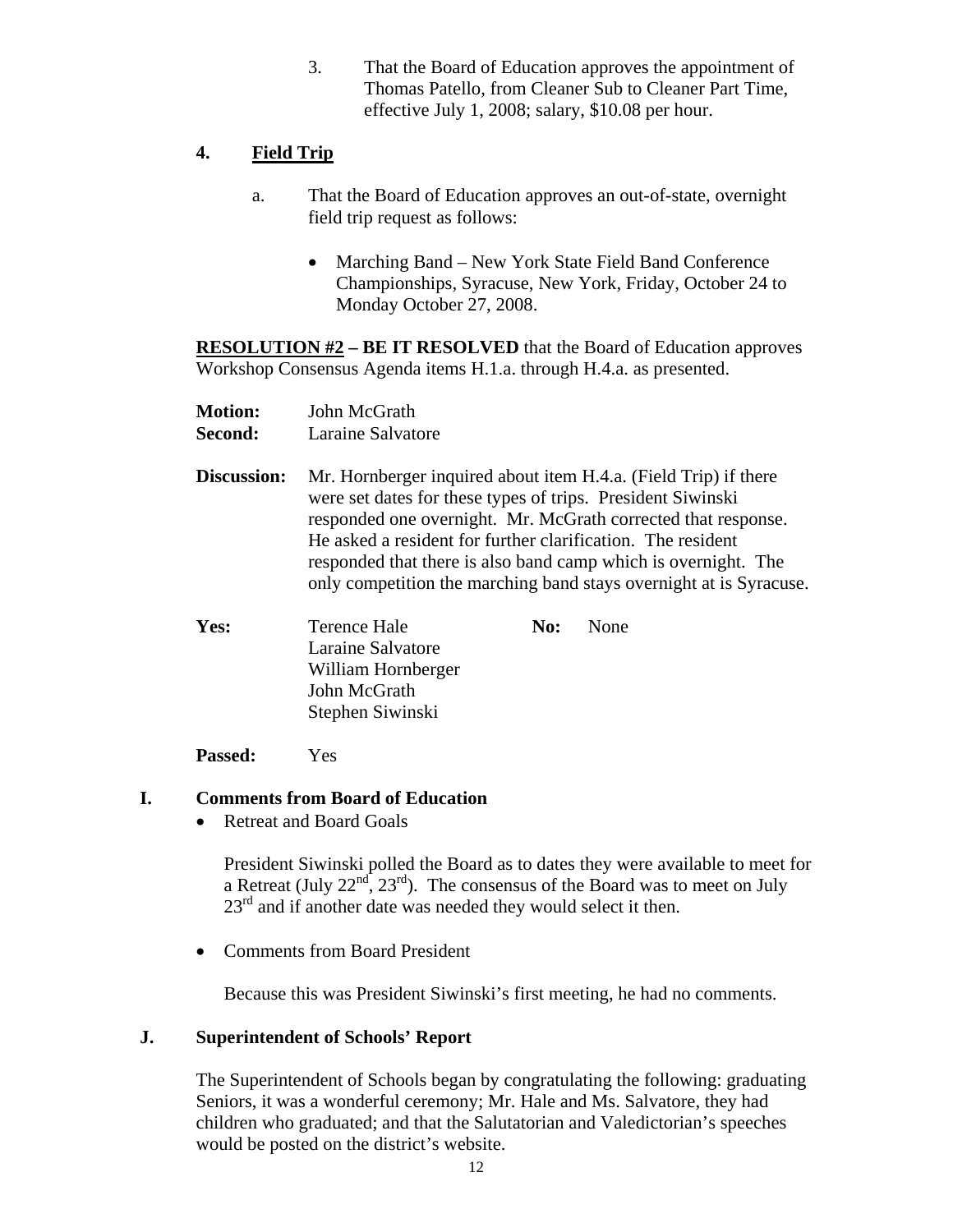An inquiry was made if it was posted at Meadow Drive "No Dogs Allowed". Ms. Salvatore responded yes. President Siwinski inquired if the sprinkler system at the Middle School could be checked. The Superintendent of Schools responded yes.

The Superintendent of Schools stated he had spoken with Dr. Fowler regarding setting dates for the focus groups (Grade Configuration Study).

Mr. Waters informed the Board about increasing lunch prices at the elementary  $(+\$.10)$  and secondary  $(+\$.15)$  levels.

Ms. Salvatore inquired if the district would be putting out an RFP for school lunch. Mr. Waters responded, next year.

The Superintendent of Schools inquired if the Board had reviewed the Meadow Drive Library Plans. He stated that Dr. Nagler created the design. President Siwinski stated that he is in favor as long as the district holds tight to the budgeted amount. Ms. Salvatore inquired if custodians would be doing the work. The Superintendent of Schools responded that some work would be done by outside contractors.

The Superintendent of Schools stated that he would like to get started on the Soccer Field project. Mr. Hornberger inquired if the Superintendent was looking for approval this evening. The Superintendent of Schools responded that he just needed a green light for the irrigation system. The Superintendent of Schools also discussed: inside track; drainage and irrigation; boys and girls locker rooms at the Middle School; and asked Mr. Waters to update the Board as to ongoing capital projects.

Mr. Waters reported on Middle School projects: ventilation system; windows are scheduled for July  $14<sup>th</sup>$ ; meetings with project manager; demolition of tunnels has started; work has been going on for about a month, slightly ahead of schedule in what needs to be done; on schedule with HVAC and window and doors; and financially, the district is where it should be.

Ms. Salvatore inquired if the High School track was regulation and if not was the district aware of this. The Superintendent of Schools responded that the Supervisor of Athletics placed an appeal to the Association to obtain approval. The field is under inspection. Mr. McGrath stated that the Board put up a bond issue to address the reconfiguration of the fields, but the community did not want it. The Superintendent of Schools stated that the track is 30 meters short and it is sufficient for sprints, possibly overlap to get a full track effect. Ms. Salvatore inquired as to when the district will get a response. The Superintendent of Schools responded he will follow-up with the Supervisor of Athletics.

Mr. Waters stated that no other field work will be done until irrigation work is completed, which will be early Fall.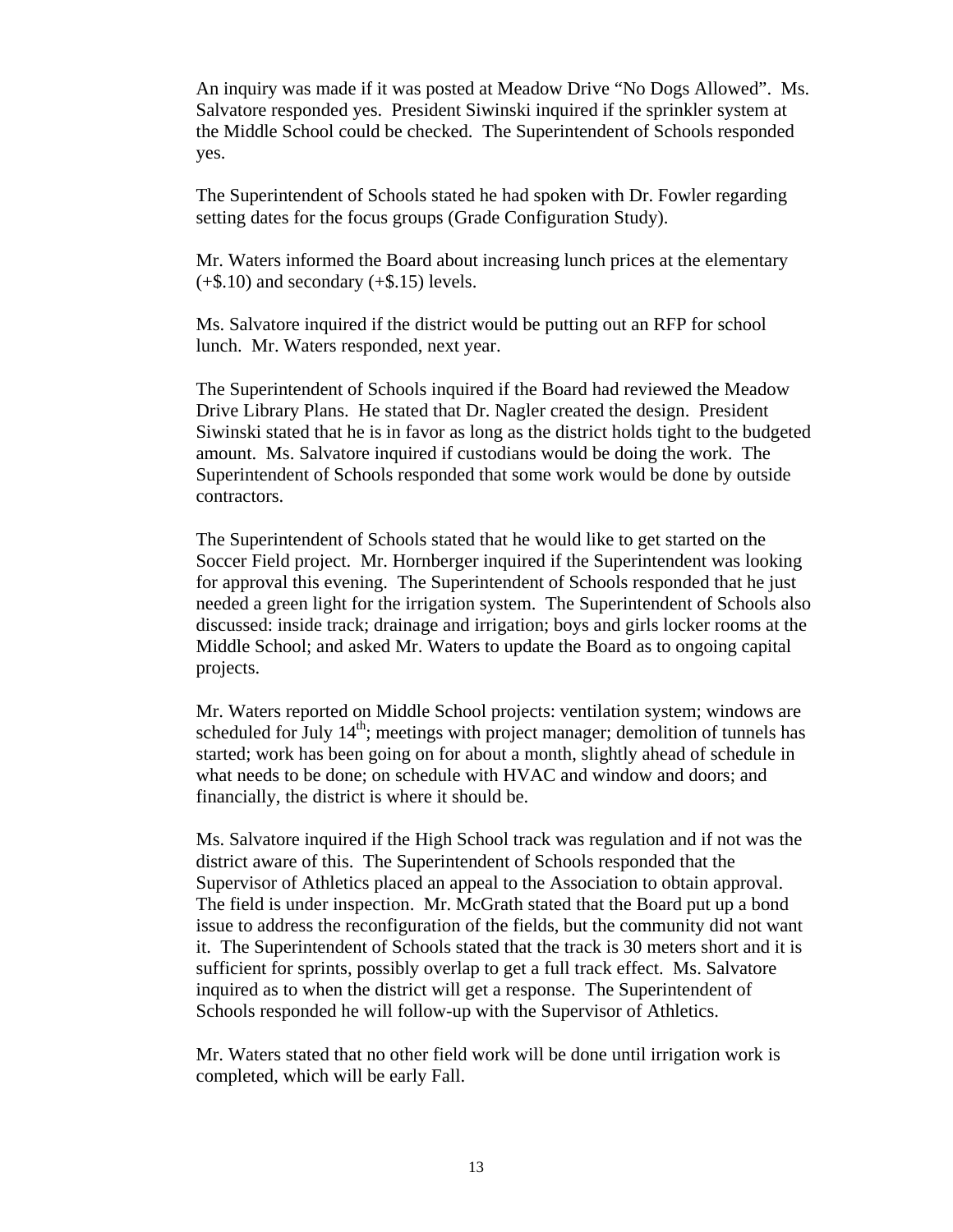The Superintendent of Schools will get back to the Board with a cost for doing a census in a week or so. President Siwinski recommended putting a call into the Village as well.

The Superintendent of Schools made a point of information that the legal expenses incurred by the district, as a result of negotiations with Sprint/Nextel, and Nextel withdrawing their proposal, will be reimbursed. President Siwinski inquired if the Superintendent of Schools thinks they will contact us again. The Superintendent of Schools responded that in 8 months to a year the FCC will issue new regulations allowing all of the available band leases for communication purposes. This is an indicator that there will be a positive New York metropolitan market used for emergency response plans for urban areas. It is supposed to rectify the communication problem experienced on 9/11.

• Goals and Administrative Retreat

The Superintendent of Schools announced that the Administrative Retreat would be July 8 and 9, focusing on team formation, and goal setting.

• Evaluation of 2007-2008 School Year

He will be working with Dr. Nagler and Ms. Goffman in preparing the End of the Year Report. He further stated that the community will be pleased with the results, which will be the best ever. The  $8<sup>th</sup>$  grade test results were abysmal compared to the County due to a compromise in security of the test. Only 8 students were counted out of the entire  $8<sup>th</sup>$  grade. The following was reported:

- $\circ$  6 and 7<sup>th</sup> grade were in the high 89% range.
- o Middle School ELA jumped 10 to 15% from last year to this year
- o Elementary Math results were extremely good
- $\circ$  Hampton and Meadow received 100% in 5<sup>th</sup> grade Math

The Superintendent of Schools stated that once all test results were received throughout the district he would present them. He is pleased with the results and grateful to the students taking them seriously.

Mr. McGrath inquired as to the significant jump in scores. The Superintendent of Schools responded that the reading initiative program at the Middle School was instrumental. Factors mentioned:

- o Approach to reading
- o Research for improvement
- o Compilation approach to reading in content area
- o Availability of AIS Reading Program for students

The Superintendent of Schools congratulated Mr. Hale and Mr. Hornberger on their being on the Board of Education and was looking forward to working with them.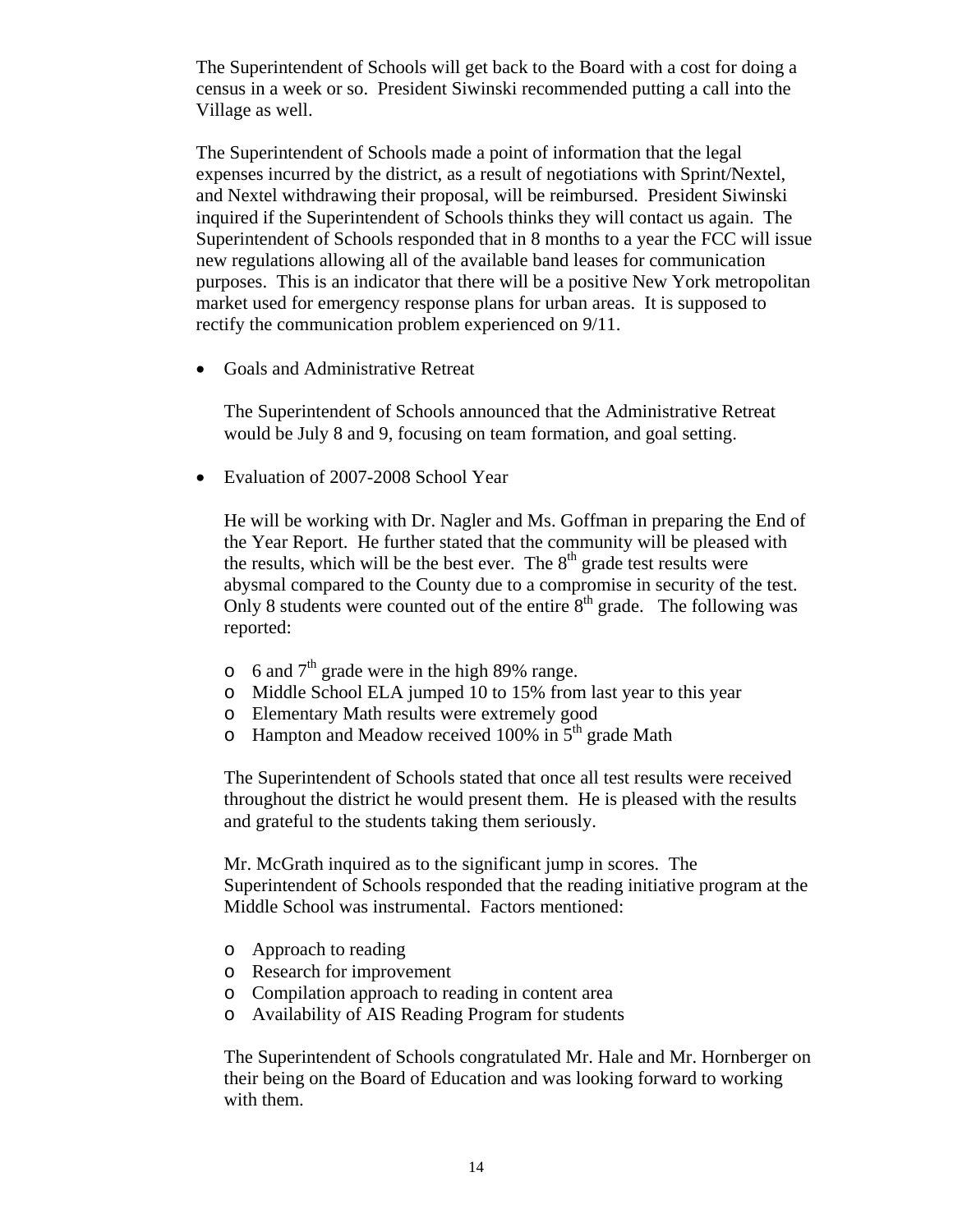Ms. Salvatore inquired if the Superintendent of Schools felt the PLC (Professional Learning Collaborative) had anything to do with improved scores. The Superintendent of Schools responded that the collaboration had a great deal to do with results. Ms. Salvatore inquired if there was a plan to send more teachers this year. The Superintendent of Schools responded that the district does not intend to send additional teacher at this time.

Mr. McGrath inquired as to how they anticipate the Science and Social Studies scores. The Superintendent of Schools responded they look very good. Dr. Nagler stated that Regents scores were very good as well.

The Superintendent of Schools stated that work is being completed on the Summer Newsletter and it will be distributed to the community either the first or second week in August. The calendar should be received in community homes the  $3<sup>rd</sup>$  week in August.

Mr. Hornberger expressed concern that the Board's Retreat was after the Administrative Retreat and if the Board had different initiatives. The Superintendent of Schools responded that the Administrators had 3 retreat dates and the focus was on team building, and school improvement plans and that everything would be tied together. It is better to have the Board Retreat first, but they are not all that much apart.

Mr. McGrath inquired about community input sessions for focus groups, if more focus group meetings were necessary. Both Mr. Hornberger and Ms. Salvatore agreed that the Board agreed to have them. Mr. McGrath inquired as to what additional information would be gotten from them. Mr. Hornberger responded that he would like input from teachers as to what options they would like to see. There was only one plan that was a positive, Option #4, as an alternative without going to the community because that was the option that the community said yes to. Mr. Hornberger asked Mr. McGrath what he would like to do instead of going out to the community. Mr. McGrath stated Option #6 (Maintain all 7 school buildings). The Superintendent of Schools stated that he would be putting together, at the Board's request, the Construction Manager's experiences for each option. President Siwinski responded rent was one, and that he would like to hear the community again.

Mr. McGrath inquired if there was a resolution to the petition by parents regarding Cross Street and Meadow Drive's class sizes. The Superintendent of Schools responded no. He will be asking the Board for direction at the July 17<sup>th</sup> Business Meeting which would be the last day for a decision. He would need time for recruitment.

Mr. Hornberger inquired if the Board had given direction on the irrigation plan. The Superintendent of Schools responded yes.

Mr. Hornberger inquired if an executive session was still needed. The Superintendent of Schools responded no.

#### **K. Public Session**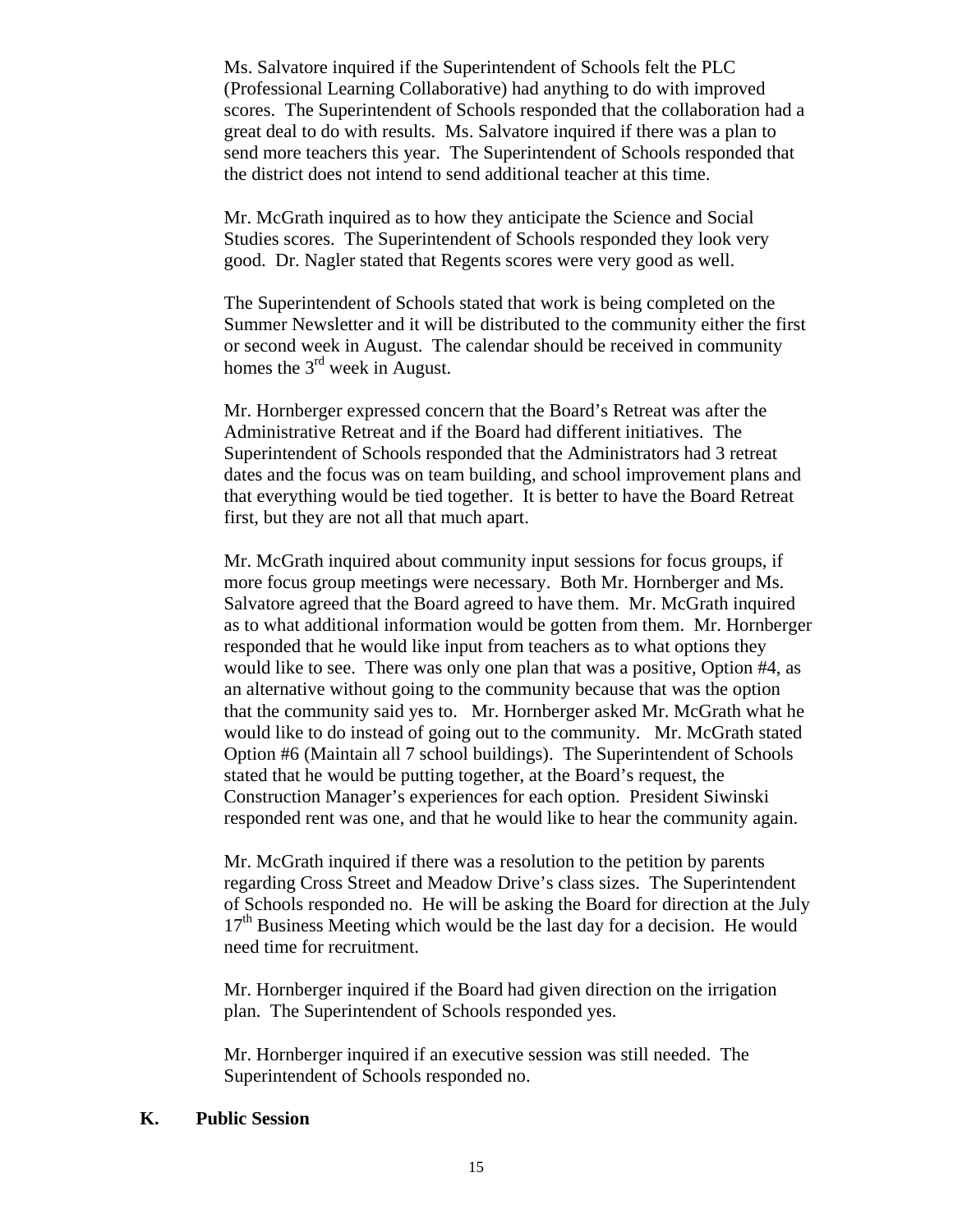The public comments were as follows:

- $\triangle$  A resident complained about the election process that identification was not required when a voter presented themselves to vote in the Annual Election and Budget Vote in May. The resident also inquired as to why the district used four separate voting sites. Mr. McGrath responded that up until now he did not think the district had problems, and it would be looked into.
- A resident stated she had 3 questions. The resident inquired about the  $8<sup>th</sup>$ grade Math results if they would be hand scored. The Superintendent of Schools responded that the district would aggregate it and make it available to everyone. The resident inquired if there was a Board Policy stipulating there was a conflict of interest in teachers running their own programs, i.e. SAT. There is a Board Policy regarding Code of Ethics for all employees with a conflict of interest clause. The district did confer with its attorneys and their assessment was that there was a practicable conflict of interest. The resident stated that Site Based was the reason Kaplan was brought in and Site Based decided on both programs, and parents would make the decision as to which one they would send their child to. Mr. McGrath inquired if Site Based made the recommendation and asked the resident if they were on the Site Based Team. The resident stated currently no, but had been. Mr. Hornberger stated the topic was discussed, but legal counsel had concerns and the Board asked for the other program to be reviewed as well. Mr. McGrath expressed interest in the recommendation of the Site Based Team. He also inquired as to who was in charge of it this year. The resident stated Mr. Escobar. The resident expressed that she was not interested in getting rid of the other program. The Superintendent of Schools stated that the district had a relationship with Kaplan in terms of use of facilities. Both programs are profit making and for a profit making group to use our facilities the teacher team would be in the black. The resident welcomed Mr. Hale to the Board and wished him luck. The resident addressed Ms. Salvatore and her absence at the last meeting. Ms. Salvatore responded that she was attending her daughter's orientation at Seton Hall. The resident, as she did at the last meeting, discussed the Commissioner of Education's dismissal of Ms. Salvatore's petition stating that it lacked merit. Ms. Salvatore responded with a written statement expressing that she ran for the Board in order to listen to the community and make decisions on information she sees. She cannot promise that she will always be right, but promises to do everything that is right. Ms. Salvatore stated she will not pursue the petition and work with the Board. Ms. Salvatore also addressed a resident who commented about Ms. Salvatore at the June 19, 2008 meeting.
- A resident expressed her dissatisfaction in Ms. Salvatore petitioning the Commissioner as well as the cost to the district. She also took exception that Ms. Salvatore was speaking for the majority of the community. Ms. Salvatore responded that she speaks to many people and that she and the resident have different interpretations of the Commissioner's response.
- $\triangle$  A resident inquired as to the amount budgeted for the Grade Configuration Study and survey, and how much was scheduled to be spent. Mr. Waters responded that the budgeted amount was \$52,000.00. Due to a slight credit from BOCES, who performed the population study. All has not been paid out as yet. The Superintendent of Schools stated that the community survey was not part of the initial request.